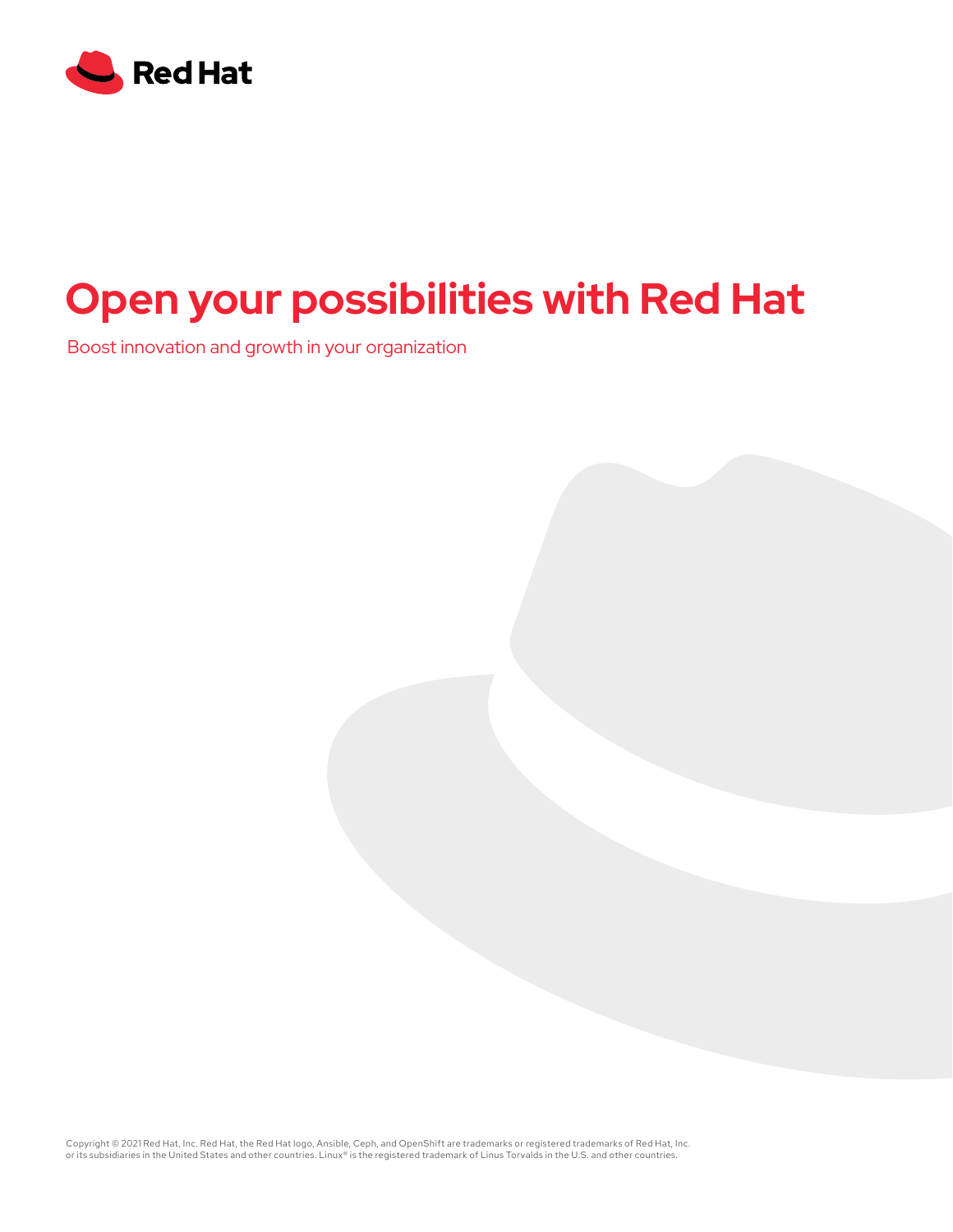

# **Table of contents**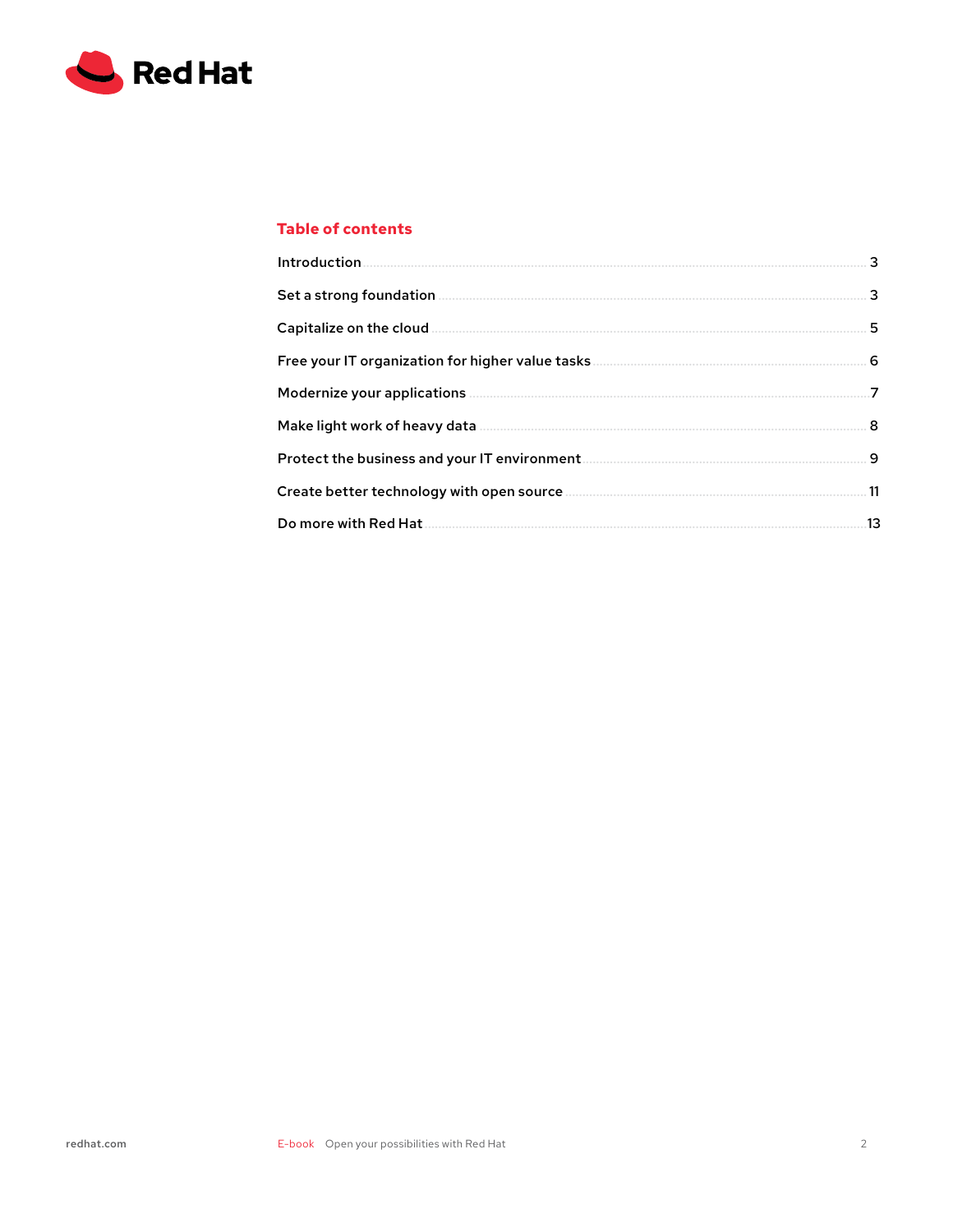<span id="page-2-0"></span>

#### **Introduction**

Opportunities for business value span the entire IT organization, from traditional workloads and applications to new technology integrations and deployments.

Picture this in the not too distant future . . .

The IT organization in your company is a key contributor to increased growth. All areas are working to spur innovation, efficiencies, and productivity throughout the business. There is no question about the role of IT in your competitive advantage.

If this scenario is close to your ideal state, try one more creative thinking exercise:

- ▶ How did you get there?
- Where did you start?
- ▶ What was the critical path to success?

This e-book provides answers to those questions *now*, as you build the IT organization you envision.

Our goal is to help you overcome business challenges and make informed decisions. Red Hat can help you:

- ▶ Establish a cohesive, standardized infrastructure.
- Make the most of the cloud.
- ▶ Use automation to free up your team.
- Modernize applications for agility and speed.
- Manage high data volume.
- ▶ Rethink security to work in a cloud environment.

#### **Set a strong foundation**

When your systems have a common, shared foundation, they can deliver services as needed instead of being limited to a single function. Intelligent sharing of IT resources gets more work done with fewer servers.

Businesses are often held back by outdated approaches to the design, management, and operation of their IT environment. Does your organization have too much infrastructure complexity and not enough clarity?

If so, you are in good company. Over time, many companies have evolved a complex maze of operating systems and versions, server hardware configurations, and management tools . It often takes a large, skilled IT team to handle interoperability issues, complicated administration, and labor-intensive processes. And the consequences? Slower provisioning, more downtime, and greater security and compliance gaps. It can be difficult to deliver the services the business needs with the efficiency and speed it demands.

Red Hat solutions meet you wherever you are today and grow with you, how and when you want.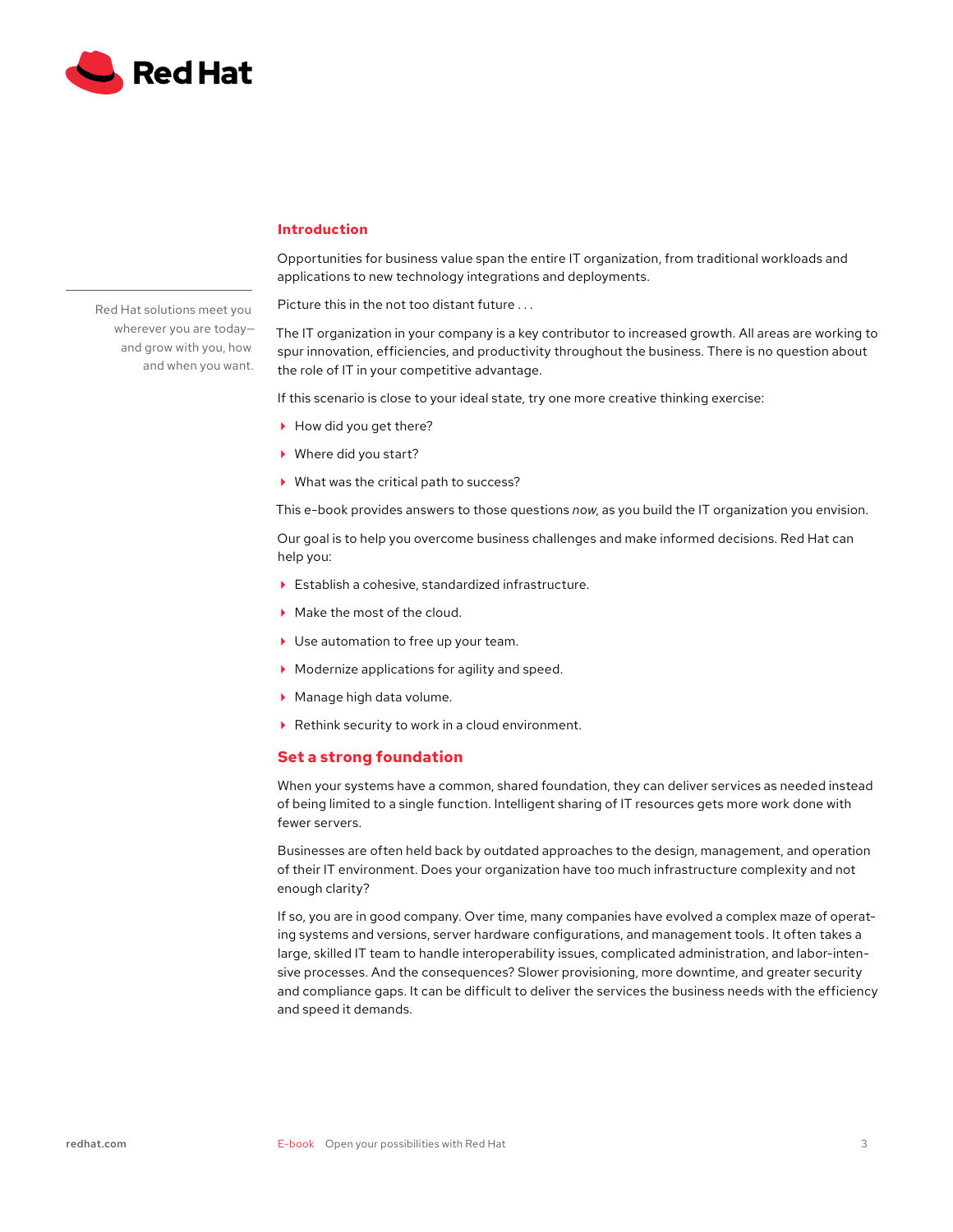

Red Hat Enterprise Linux is the world's leading enterprise Linux platform, trusted by more than 90% of the Fortune 500.1

## **Set up for innovation now—and into the future**

The way IT and business operations approach digital transformation is changing. Organizations are focusing not only on innovation, but also resilience and adaptability to changing conditions. Wellarchitected infrastructure becomes even more critical because it must be designed to support change. Resilience must:

- $\triangleright$  Be supported through deployment of continuous integration and continuous delivery (CI/CD) or for multiple versions of applications.
- Cross both traditional datacenters and cloud environments.
- Juggle data security, user and service access, and risk management.

A resilient, adaptable environment will build on three principles: automation, security, and consistency.

## **How Red Hat can help**

## **Red Hat brings order to your IT environment**

The Red Hat® portfolio unifies open source technologies that work together and with your existing systems and processes.

We started with [Red Hat Enterprise Linux®,](https://www.redhat.com/en/technologies/linux-platforms/enterprise-linux?intcmp=7013a000002wJTCAA2) the world's largest commercial Linux platform with proven value for companies of all sizes and industries.<sup>2</sup> We then developed a broad portfolio of products to extend IT operations into cloud computing and pursue modern software strategies, such as containers and microservices,  all with improved security and automation capabilities.

#### **Spend less, save time, and operate more efficiently**

Organizations that use Red Hat Enterprise Linux spend less on server purchases, software for those servers, server maintenance, and datacenter power, cooling, and floor space.<sup>3</sup> They also spend less time focusing on routine IT tasks, resolving support calls, recovering from unplanned downtime, and deploying or upgrading business applications.<sup>3</sup> And they reap business benefits by delivering new services faster.<sup>3</sup>

# **Position yourself for future success**

With Red Hat Enterprise Linux as your foundation, you can readily scale existing applications and roll out new technologies on a server (bare metal), on virtual machines (VMs), and in cloud environments. Providing a foundation for solutions ranging from containers to automation to artificial intelligence (AI), Red Hat Enterprise Linux is created for innovators, designed for developers, and engineered for operations. It is today's stage for what you can do tomorrow.

**<sup>1</sup>** *Red Hat client data and Fortune 500 list, June 2020.*

**<sup>2</sup>** *IDC, "Worldwide Server Operating Environments Market Shares, 2019: Overall Server Operating Environment Market Grows During the Year, Led by Linux-Based Shipments and Deployments." Doc #US46684720, July 2020.*

**<sup>3</sup>** *IDC White Paper, sponsored by Red Hat. "[The Business Value of Red Hat Solutions Compared to Unpaid Alternatives."](https://www.redhat.com/en/resources/idc-business-value-red-hat-solutions-compared-to-unpaid) Doc #US47607721, April 2021.*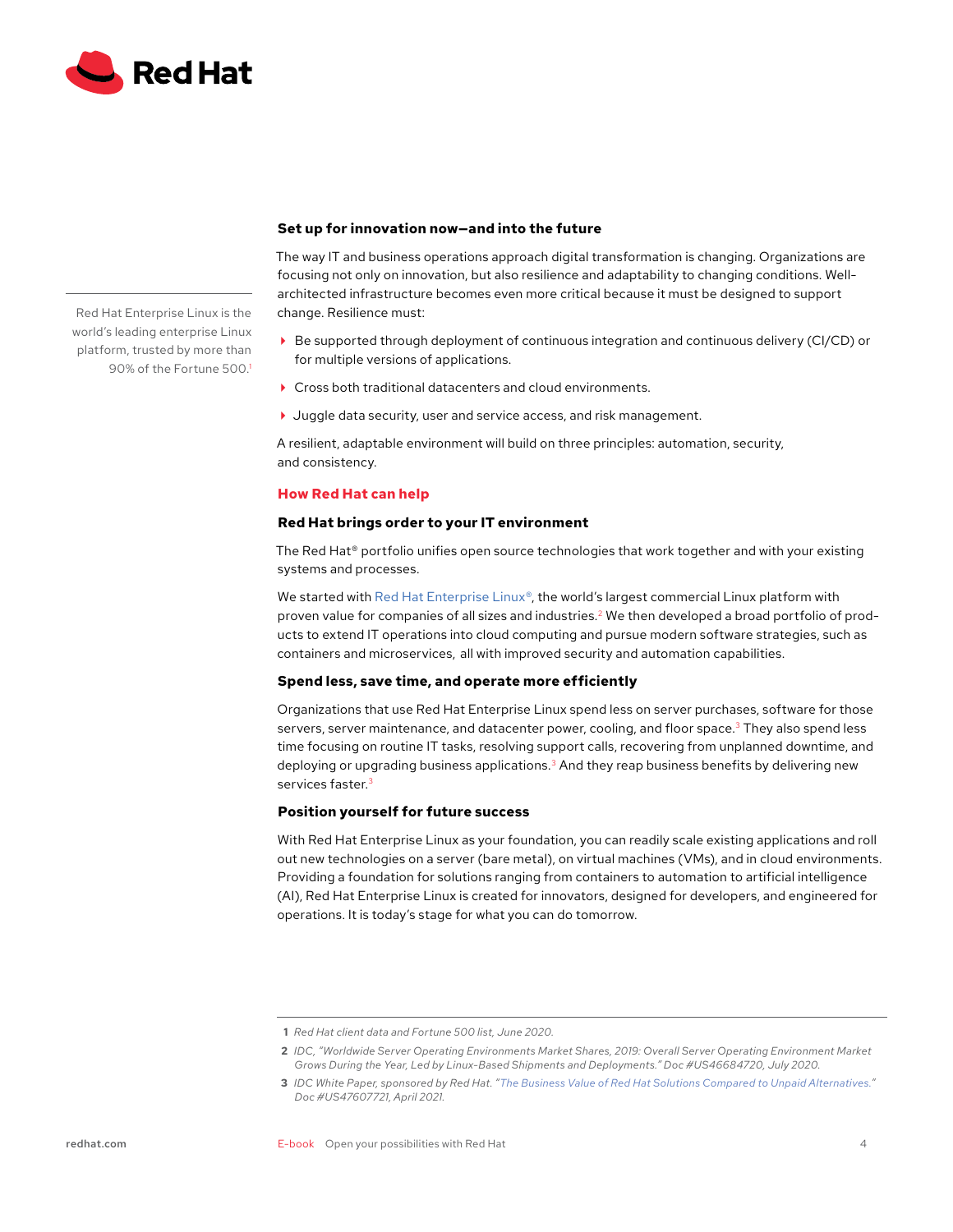<span id="page-4-0"></span>

"Having that solid foundation of [Red Hat Enterprise Linux]—in the cloud, on virtualized, on bare metal, and the public cloud—allows customers to go anywhere they want, any cloud they want, any type of application."4

**Brian Gracely**

Red Hat

Director of Product Strategy,

# **Capitalize on the cloud**

With cloud technology, your IT infrastructure can expand and shrink to support the business as needed.

[Cloud computing](https://www.redhat.com/en/products/open-hybrid-cloud?intcmp=7013a000002wJTCAA2) helps organizations run workloads within distributed IT environments, pooling and sharing resources across a network. The cloud can be:

- Within your organization and serve only you (private cloud).
- Outside your organization, serving other tenants as well (public cloud).
- Made of multiple clouds, including public and private platforms, with some degree of connection among them (hybrid cloud).
- A combination of public and private clouds that may or may not be networked (multicloud).

For example, if you are an online retailer, you could maintain an on-premise IT infrastructure that meets your day-to-day needs. During peak times, such as holidays and sales events, you could use cloud bursting, where an application bursts into a public cloud as demand for computing capacity spikes. You can process the heavier demand without needing extra resources in your own datacenter.

While cloud computing is rapidly becoming essential for IT operations, standalone clouds based on proprietary technologies are not the answer. A [hybrid cloud](https://www.redhat.com/en/solutions/hybrid-cloud-infrastructure?intcmp=7013a000002wJTCAA2) environment bridges clouds, makes data and workloads portable among them, and creates a unified experience, positioning your organization for the future.

The common foundation you established makes your cloud deployment faster, more reliable, and more efficient.

# **How Red Hat can help**

# **Ensure a strong foundation**

Red Hat's open source technologies bring a consistent foundation to any cloud deployment. Our standard operating system works the same way in any environment. Our container platform packages and moves applications from cloud to cloud. Red Hat tools help you manage and automate it all,  in your private cloud or multicloud environments.

[Red Hat Enterprise Linux](https://www.redhat.com/en/technologies/linux-platforms/enterprise-linux?intcmp=7013a000002wJTCAA2) is [certified by hundreds of public cloud and service providers,](https://www.redhat.com/en/technologies/linux-platforms/enterprise-linux?intcmp=7013a000002wJTCAA2#multi) so you can move to the cloud with confidence.

#### **Supports a comprehensive cloud approach**

With [Red Hat Ansible® Automation Platform](https://www.redhat.com/en/technologies/management/ansible?intcmp=7013a000002wJTCAA2) and [Red Hat OpenShift®,](https://www.redhat.com/en/technologies/cloud-computing/openshift?intcmp=7013a000002wJTCAA2) our portfolio supports cloud computing, from infrastructure management and monitoring to data and application services. You can maximize your cloud capabilities, knowing that today's investments and tomorrow's new applications will run anywhere.

**<sup>4</sup>** *[Red Hat hybrid cloud infrastructure page](https://www.redhat.com/en/solutions/hybrid-cloud-infrastructure?intcmp=7013a000002wJTCAA2). Accessed July 12, 2021.*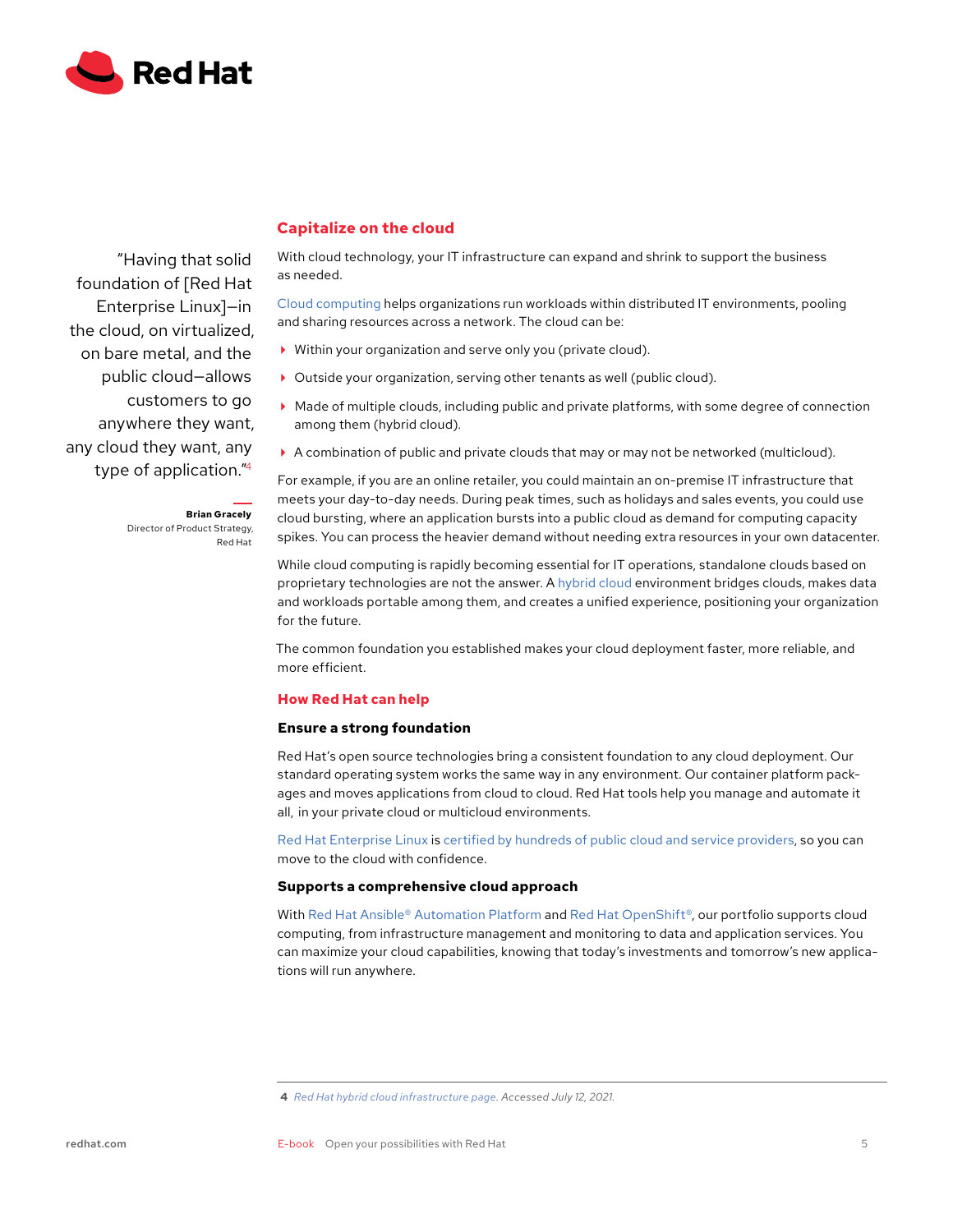<span id="page-5-0"></span>

When you are confident that your IT environment operates as it should, you can spend more time and resources on strategic priorities. You have many cloud adoption possibilities because you can integrate offerings from hundreds of Red Hat-certified software, hardware, and services partners. If you need help planning your approach, our experienced teams can help you establish a roadmap to take you from where you are to where you want to be.

# **Free your IT organization for higher value tasks**

IT components and tasks multiply faster than humans can handle.

Automation in all forms has evolved from being a cost-saving measure into a strategic boardroom imperative. By adopting an automation-first philosophy, companies can gain the agility and efficiency required to keep pace in today's dynamic business environment. In companies using edge computing, automation allows IT to more robustly support operation technology. Automation is also critical for managing the increased data volume that the Internet of Things (IoT) produces.

IT operations teams manage intricate IT architectures built on multiple platforms and complex technology layers. Legacy management tools have limitations. They compartmentalize control, use proprietary languages, and do not expand existing use cases. As a result, manual tasks dominate the team's time and energy, which limits innovation and growth.

**Automate redundant and mundane tasks.** Automation increases speed and reliability when rolling out new applications and services, presents fewer security and compliance risks, and lowers operating expenses. It also frees IT staff and budget for more valuable activities. When you are confident that your IT environment operates as it should, you can spend more time and resources on strategic priorities.

#### **How Red Hat can help**

# **Automate across your teams for better and faster innovation**

No matter how complex your IT environment is or where you are on your modernization journey, Red Hat's automation and management portfolio takes charge of routine tasks that slow down your teams. Choose the components you need to:

- Automate on your schedule.
- ▶ Claim space to think ahead.
- Reduce the risk of human error.
- ▶ Capitalize on consistency.

You could start by automating one task or service, then share it and build on it. Over time, you will reach your chosen level of automation, without having to make big changes at once.

# **Red Hat automation tools help you optimize resources**

Free up time, money, and resources. Count on Red Hat's open source automation technologies to help get more out of your time, teams, and investments.

Red Hat Ansible Automation Platform was named a leader in infrastructure automation platforms in The Forrester Wave™: Infrastructure Automation Platforms, Q3 2020.5

**<sup>5</sup>** *Forrester Research. ["The Forrester Wave™: Infrastructure Automation Platforms, Q3 2020.](https://www.redhat.com/en/resources/forrester-wave-infrastructure-automation-analyst-asset?intcmp=7013a0000025vbMAAQ)" August 2020.*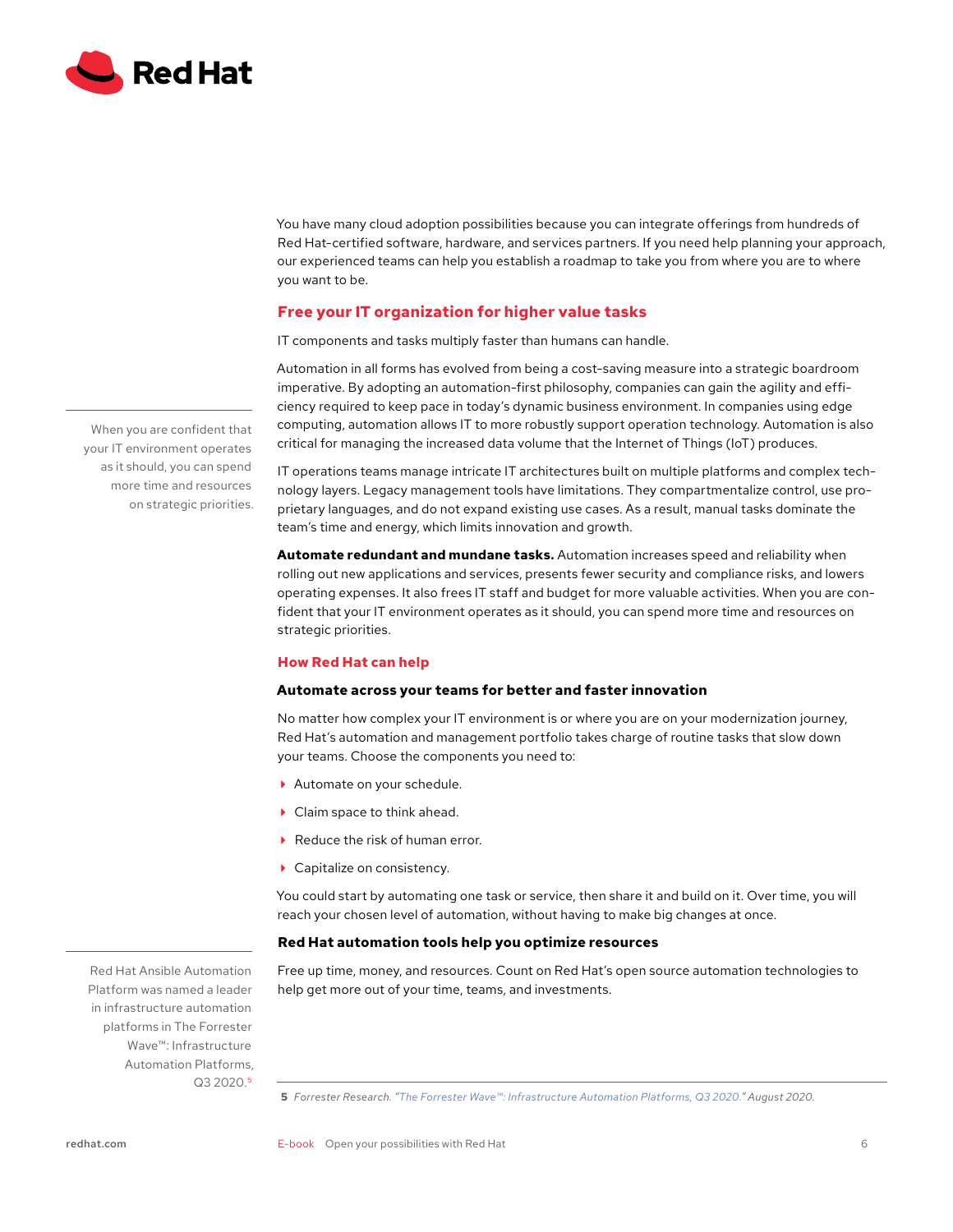<span id="page-6-0"></span>

[Red Hat Ansible Automation Platform](https://www.redhat.com/en/technologies/management/ansible?intcmp=7013a000002wJTCAA2) automates configuration, provisioning, workflow orchestration, application deployment, and life-cycle management. Ansible Automation Platform makes automation easier to implement because it uses agentless technology. That means there is no need for a nugget of software to run in the background on the machine being managed.

[Red Hat Smart Management](https://www.redhat.com/en/technologies/management/smart-management?intcmp=7013a000002wJTCAA2) allows continuous, deep analysis to identify and resolve security, compliance, and configuration issues for bare metal, virtual, and cloud deployments of Red Hat Enterprise Linux. It is the easiest way to manage Red Hat infrastructure across physical, virtual, and cloud environments. Use Red Hat Smart Management to keep systems running efficiently, with the proper security, and in compliance with standards.

# **Modernize your applications**

Accelerate the path to competitive advantage.

To compete and succeed, your business likely relies on a host of digital applications, such as:

- **Operations software** to manage procurement, human resources, customer experience, and other business functions.
- **Customer-facing software** that allows customer self-service and provides an immediate digital experience.
- **Business intelligence** to transform volumes of data into insights to make sound business decisions.
- **Predictive analytics** to use historical data to guide decisions.
- **Intelligent data services** to move, store, transform, respond to, and learn from enterprise data.
- **Machine learning,** where an application learns from the data it sees and makes new discoveries.

You need to increase application velocity to deploy, run, and update applications and services wherever needed. 

## **And it needs to be done in the cloud**

If you wonder how to run and support applications on different clouds, you are not alone. Many organizations struggle with balancing how to reap the full advantages of the cloud and deliver the speed the business needs.

In addition to a standardized operating environment, containerization is the way of the future in application development. Containers package applications into modules with their entire runtime environment—all of the files necessary to run. Rather than run an entire, complex application in one centralized machine, the application is organized into modules that evolve and scale independently.

A survey sponsored by Red Hat reported notable metrics related to containerization:6

- ▶ DevOps and development team productivity is 20% higher.
- IT infrastructure teams are 21% more efficient.
- 5-year ROI was 636%.

With containerization: DevOps and development team productivity is 20% higher.

IT infrastructure teams are 21% more efficient.6

**<sup>6</sup>** *IDC White Paper, sponsored by Red Hat. "[The Business Value of Red Hat OpenShift."](https://www.redhat.com/en/resources/The-Business-Value-of-Red-Hat-OpenShift) Doc #US47539121, March 2021.*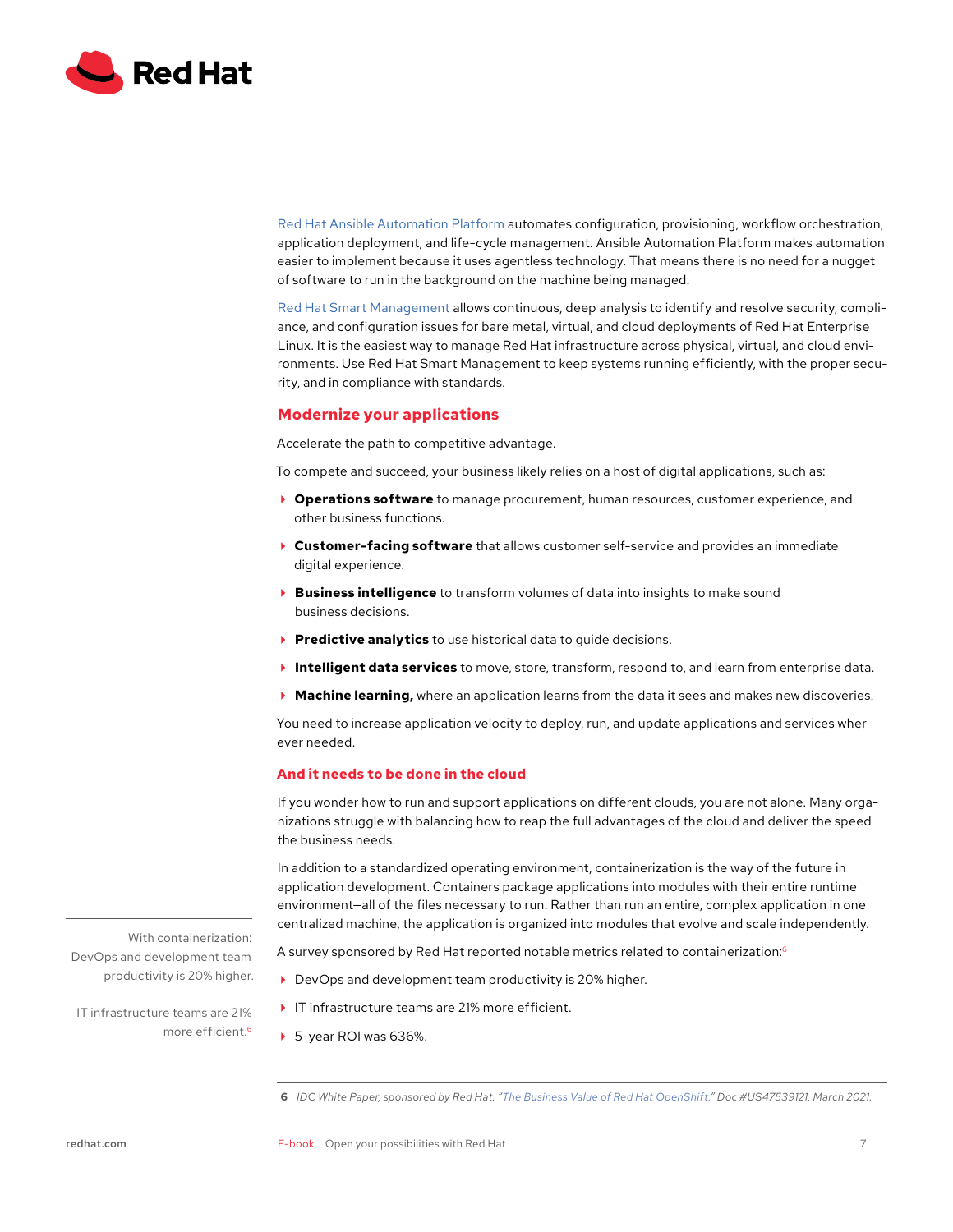<span id="page-7-0"></span>

The right mix of technologies—already tested, running, and available—simplifies application development so you can focus on other priorities.

# **How Red Hat can help**

Whatever your current application development process and platform, and whatever your container strategy, Red Hat is here to help.

## **Modernize with a container application**

[Red Hat OpenShift](https://www.redhat.com/en/technologies/cloud-computing/openshift?intcmp=7013a000002wJTCAA2) is the leading choice for customers who want a more secure, supported Kubernetes platform guided by deep expertise. Red Hat OpenShift automates the container life cycle, embeds security into the container pipeline, and supports DevOps teams. Optimized to improve developer productivity and promote innovation, Red Hat OpenShift is an enterprise Kubernetes container platform with full-stack automated operations for managing hybrid cloud, multicloud, and edge deployments. Multiple [Red Hat OpenShift managed services](https://www.openshift.com/learn/topics/managed-services?intcmp=7013a000002wJTCAA2) are available, so you can choose the option that best fits your organization's needs.

#### **Engage our managed services**

Many organizations are moving to, or considering moving to, managed cloud services. Red Hat is committed to the hybrid cloud experience. To that end, in addition to our self-managed products, Red Hat OpenShift managed services offer managed application, data, and platform cloud services with full stack management and a streamlined user experience across open hybrid cloud environments.

Advantages include faster time to market because cloud operations can get started right away and continuously update infrastructure. Plus, you only pay for what the team uses—reducing overall costs—and your focus can shift to redeployment of valuable resources to achieve business objectives.

#### **Get access to development and training resources**

Red Hat hosts and manages container solutions, in the cloud or on-premise, that are native in all major clouds. Red Hat Ecosystem Catalog provides access to hundreds of certified container images, language runtimes, and databases, along with connecting middleware that can run anywhere you run Red Hat Enterprise Linux. Our [online training classes](https://www.redhat.com/en/openshift-training?intcmp=7013a000002wJTCAA2) build your team's technical skills in container concepts and container orchestration technology.

Build and scale applications with confidence. We manage the rest.

# **Make light work of heavy data**

Unlock the power of data, while making it accessible, resilient, and useful.

Most successful businesses have learned to monetize data to boost efficiency, increase profitability, and develop a competitive advantage. But the high volume of data presents challenges for organizations and can prohibit them from maximizing the benefits it can deliver. In many organizations, data resides in a mix of systems, often locked into a specific development language, operating system, or deployment model (cloud, virtual, or on-premise).

Business and IT leaders want to streamline data processes—to standardize the data environment, consolidate database servers on a consistent platform, and reduce licensing costs.

Having data available in a usable format when and where needed can mean the difference between market leadership and missed opportunities.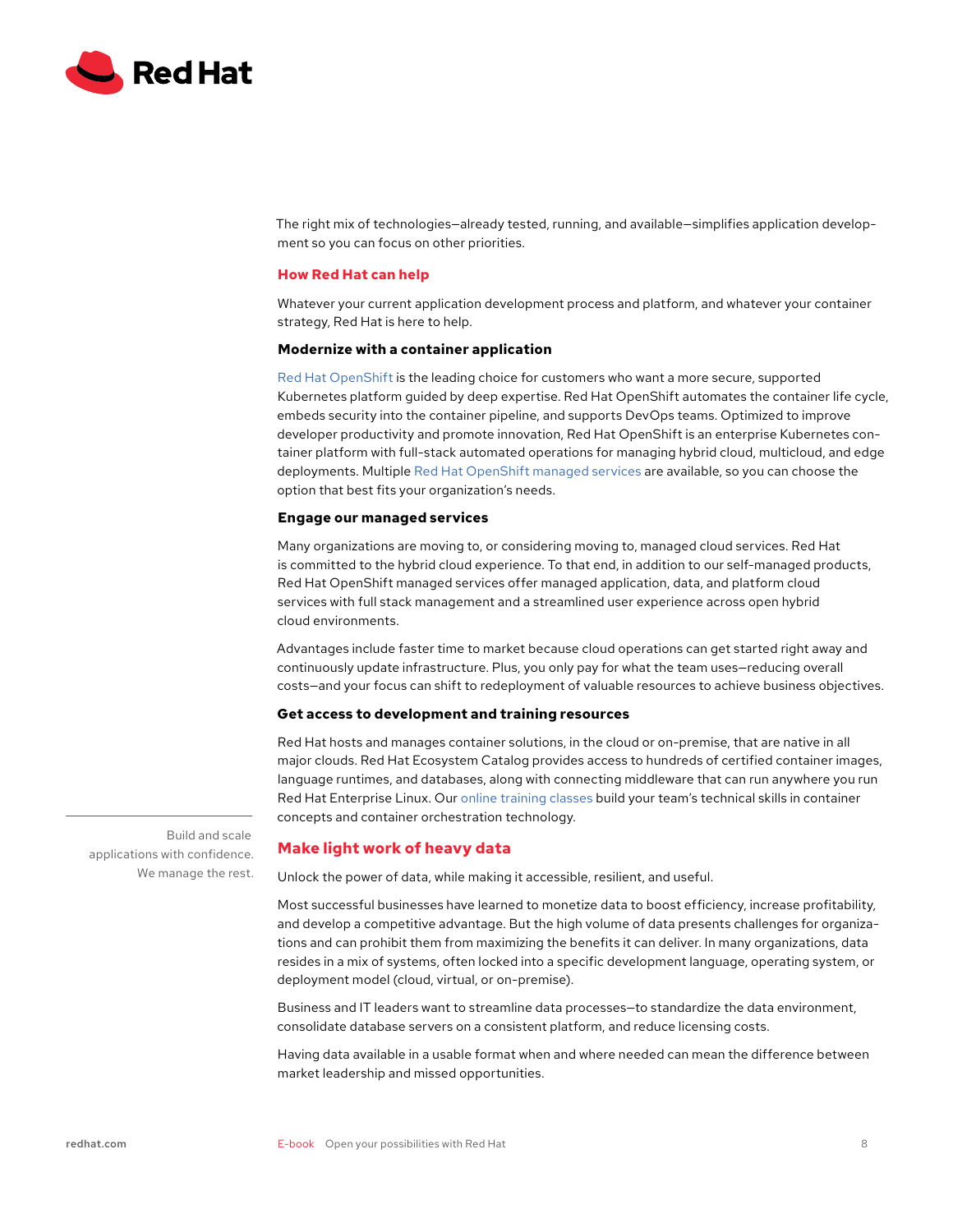<span id="page-8-0"></span>

"The processes to capture, transform, respond to, and learn from data are indeed much more valuable than the data itself."7

## **How Red Hat can help**

With [Red Hat Data Services](https://www.redhat.com/en/topics/data-services?intcmp=7013a000002wJTCAA2), organizations can more efficiently manage their data at rest, in motion, and in action to deliver meaningful business insights. Our open, stable database solutions help your business work more efficiently and grow faster with data that is available, stable, and protected. Products to consider:

[Red Hat OpenShift Data Foundation](https://www.redhat.com/en/technologies/cloud-computing/openshift-data-foundation?intcmp=7013a000002wJTCAA2) abstracts storage infrastructure so data can be stored in many different places—but act as a single persistent repository. This data service delivers simplified access to developers, dynamic scale for Kubernetes administrators, and a consistent user experience across clouds, on-premise, and virtual deployments.

**Irshad Raihan** Red Hat Data Services [Red Hat Ceph® Storage](https://www.redhat.com/en/technologies/storage/ceph?intcmp=7013a000002wJTCAA2) is an open and scalable storage solution for modern data pipelines, such as advanced analytics, media repositories, and AI. Quickly gain insights from massive amounts of unstructured data with streamlined operation, monitoring, and capacity management, while scaling beyond 10 billion objects.

Increasingly, object storage is becoming a preferred data lake platform because of its ease of use via representational state transfer (REST) application programming interfaces (APIs) and its massive scalability. Red Hat Ceph Storage, which is the data plane for Red Hat OpenShift Data Foundation, delivers on these key requirements.

[Red Hat OpenShift Data Science](https://www.redhat.com/en/technologies/cloud-computing/openshift/openshift-data-science?intcmp=7013a000002wJTCAA2) provides a supported, self-service sandbox environment to help data scientists and machine learning (ML) engineers collaborate on preparing data, testing, and training ML models. Customers can access a range of AI/ML technologies from Red Hat partners and independent software vendors to build customized environments using the best AI/ML and data science tools in the industry.

# **Protect the business and your IT environment**

Security approaches can be different in the cloud.

Cloud adoption is often developer driven and accompanied by the adoption of open source technologies. These technologies offer advantages, like access to the latest innovations, transparency, collaboration, cost savings, and potentially higher-quality software. Deployment of cloud technologies often means giving developers increased control of the full development life cycle. Developers, however, are not security experts, and you may increase risk if you have not incorporated the necessary mitigations and security gates.

#### **Consider security from the beginning**

Bring in your security teams at an early point in the cloud evaluation process. That way you are planning the security of your hybrid cloud environments proactively and collaboratively from the beginning. This early planning also helps create more secure applications. As a result, you are introducing DevSecOps into your organization from the start of your cloud process. As you plan implementation:

- Incorporate security into your open source technology environment. Specifically:
	- Have a method to inventory the scope of open source usage in your organization.
	- Have the ability to find vulnerabilities across all the open source technologies that are being used and quickly assess the security impact of each vulnerability.

**<sup>7</sup>** *Raihan, Irshad. "[Open the possibilities of your data.](https://www.redhat.com/en/blog/open-possibilities-your-data?intcmp=7013a000002wJTCAA2)" Red Hat blog, June 23, 2021.*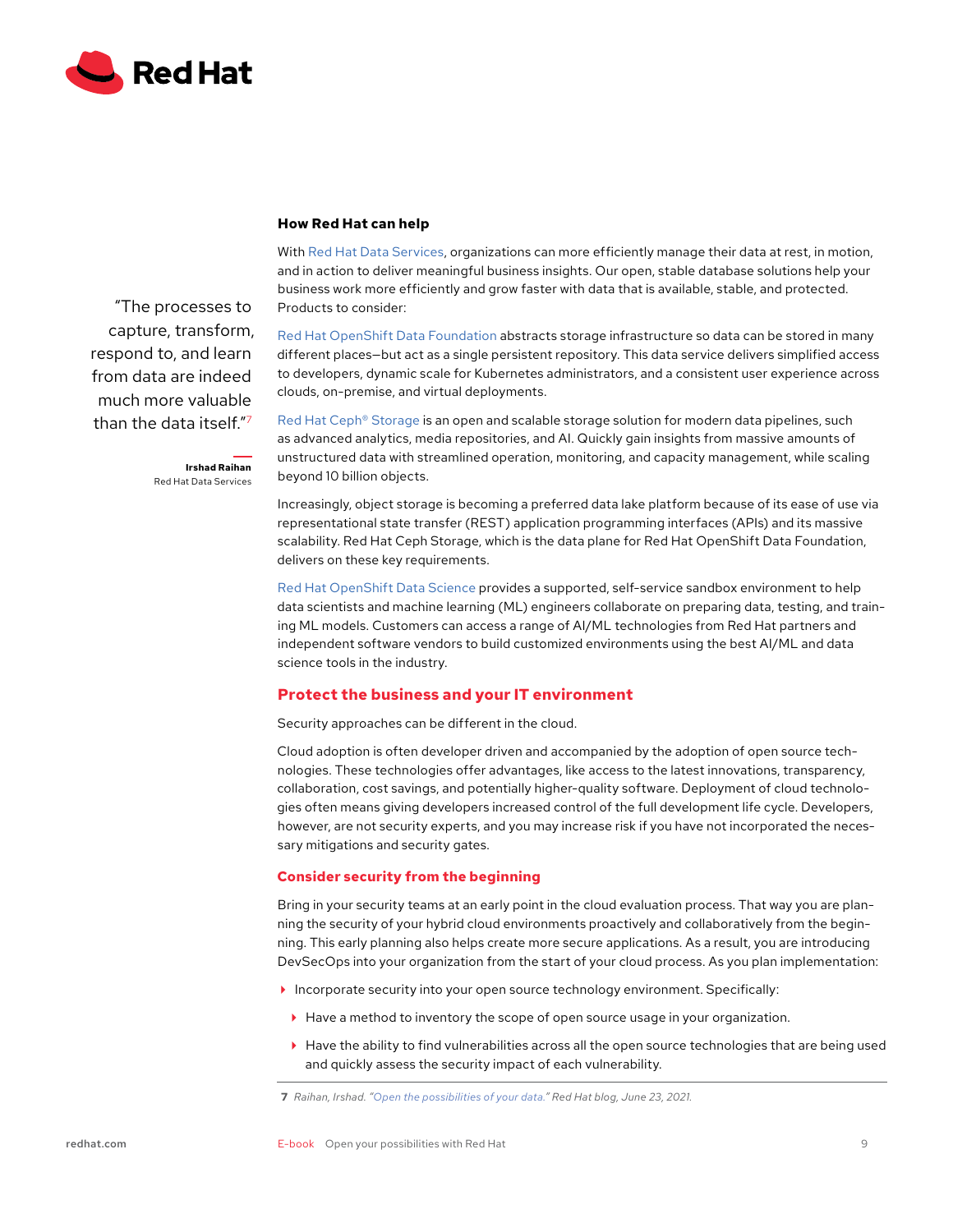

"Bring in your security teams at an early point in the cloud evaluation process. That way you are figuring out how to secure hybrid cloud environments proactively and collaboratively from the beginning."8

> Director, Security Global Strategy and Evangelism, Red Hat

**Lucy Kerner**

- Have the resources in place to quickly fix vulnerabilities and update all affected systems to the latest version that includes the fixes.
- Determine your strategy for automated configuration management to resolve misconfigurations, which are a common cause of security breaches.
- Create a strategy for managing, protecting, and gaining visibility into all your data in a hybrid cloud environment. For example, encrypt your data at rest, in motion, and in action.
- Encrypt secrets within the cloud and within your application.
- Determine a strategy to maintain compliance and governance in the hybrid cloud environment.
- Take advantage of the vast security tooling you have in place, whether it is from your public cloud provider or in your operating system.

#### **Make sure your security works in the new environment**

To achieve the benefits of open source and cloud computing with minimal risk, your security approach must be thoughtfully considered and updated regularly. Take a close look at your security practices and policies. A security approach that makes sense in a physical or virtual environment may not make sense in a cloud environment. Also, make sure procedures are in place to regularly review and update your approach.

#### **How Red Hat can help**

#### **Implement security and meet compliance requirements**

Our people, processes, and technologies work together to help organizations implement security and meet compliance across application and infrastructure life cycles in both traditional and cloudnative environments.

Red Hat open source software is developed with a documented security process that gives you the flexibility to move workloads to any footprint while reducing exposure to vulnerabilities and attacks. Red Hat includes static analysis of source code and other key actions to ensure the security of operations and security updates for all our products.

## **Red Hat provides the technologies needed to build a hybrid cloud more securely**

We take a layered, defense-in-depth (DiD) approach that uses the capabilities of each layer—operating system, container platform, automation tools, Software-as-a-Service assets, cloud services—and helps organizations implement security across each phase of the life cycle in partnership with our security partners.

Products to consider:

▶ [Red Hat Enterprise Linux](https://www.redhat.com/en/technologies/linux-platforms/enterprise-linux?intcmp=7013a000002wJTCAA2) has built-in security technologies directly in the operating system. From this foundational security, you can scale existing applications and consistently roll out emerging technologies across bare-metal, virtual, container, and all types of cloud environments. [Red Hat](https://www.redhat.com/en/technologies/management/insights?intcmp=7013a000002wJTCAA2)  [Insights,](https://www.redhat.com/en/technologies/management/insights?intcmp=7013a000002wJTCAA2) part of Red Hat Enterprise Linux, uses predictive analytics and deep domain expertise to help organizations improve security and compliance visibility, reduce downtime, optimize skills and resources, and focus on innovation.

**<sup>8</sup>** *Kerner, Lucy. ["Open your possibilities video series: Security."](https://www.redhat.com/en/solutions/open-your-possibilities-videos?intcmp=7013a000002wJTCAA2) Accessed July 12, 2021.*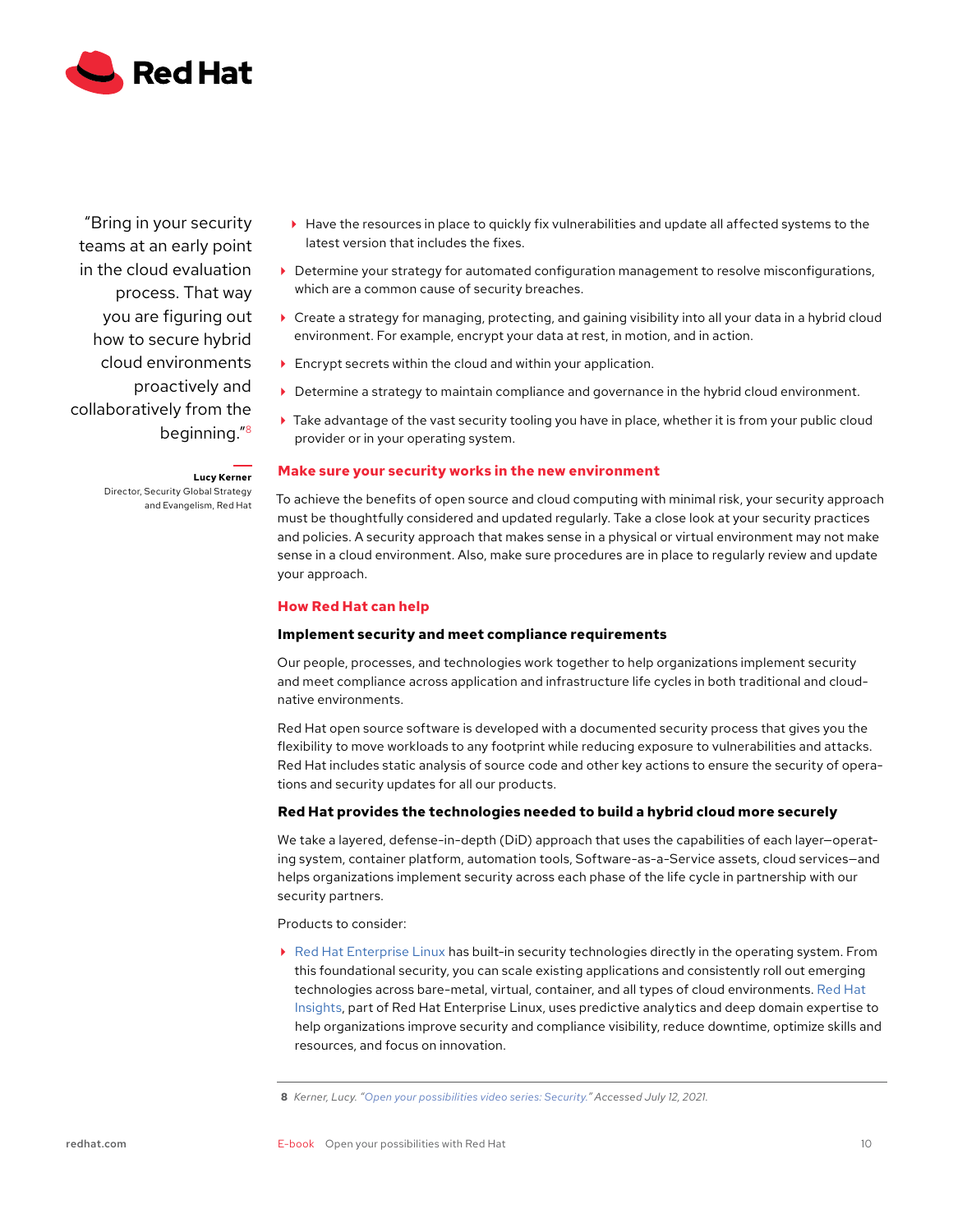<span id="page-10-0"></span>

- [Red Hat OpenShift Platform Plus](https://www.openshift.com/products/platform-plus?intcmp=7013a000002wJTCAA2) inherits all the security features of Red Hat Enterprise Linux and delivers a consistent hybrid cloud enterprise Kubernetes platform for building and scaling containerized applications more securely.
- [Red Hat Ansible Automation Platform](https://www.redhat.com/en/technologies/management/ansible?intcmp=7013a000002wJTCAA2) allows organizations to implement automation consistently across infrastructure operations, application development, and security operations. Ansible Automation Platform's integration with third-party security technologies further extends these capabilities by providing curated, certified, and supported automation content focused on security use cases like investigation enrichment, threat hunting, and incident response.
- [Red Hat Smart Management](https://www.redhat.com/en/technologies/management/smart-management?intcmp=7013a000002wJTCAA2) increases efficiency by automating repetitive life-cycle management tasks for Red Hat Enterprise Linux, keeping systems more secure, available, and compliant.
- [Red Hat Application Services](https://www.redhat.com/en/products/middleware?intcmp=7013a000002wJTCAA2) offers a wide range of services with application security features providing a set of agile and flexible products that feature security support for API management, API traffic control, API gateway, encryption, authentication, authorization, and more secure communication and connectivity between applications.

### **Red Hat is your security partner**

We can help scale your organization with security training, support, and consulting services. You will get continuous security updates for all the packages included in Red Hat products.

# **Create better technology with open source**

Open source offers advantages over proprietary technologies, including:

- **Open collaboration.** The existence of active open source communities means that you can find help, resources, and perspectives that reach beyond one interest group or one company.
- **Freedom to innovate.** Open source is the foundation for innovation. Connect your ideas with the best that open source communities offer.
- **Peer review.** Open source code is living code, actively checked and improved upon by peer programmers.
- **Transparency.** Open source allows you to track data movement and code changes without involving a vendor.
- ▶ **Reliability.** Open source code outlives its original authors because it is constantly updated through active open source communities. Open standards and peer review ensure that open source code is tested appropriately and often.
- **Flexibility.** You are not locked into using the code in a specific way–you can use open source code to address problems that are unique to your business or community. Plus, you can rely on community help and peer review when you implement new solutions.
- **Lower cost.** With open source, the code itself is free, so when you work with a company like Red Hat, you pay for support, security hardening, and help in managing interoperability.
- **No vendor lock-in.** You can take your open source code anywhere, and use it for anything at any time.

At Red Hat, we have spent more than two decades collaborating on community projects and protecting open source licenses so we can continue to develop software that pushes the boundaries of technological ability.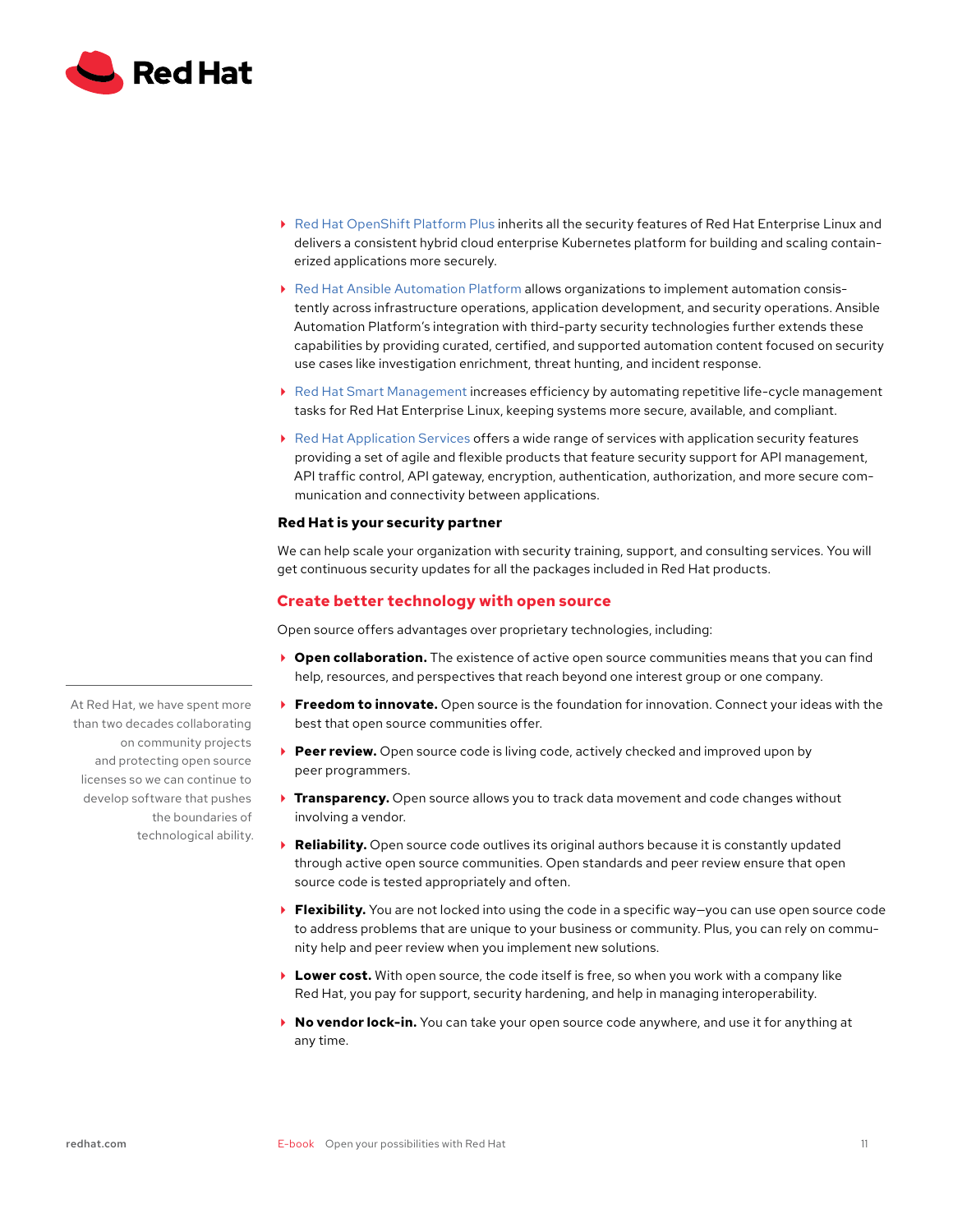

# **How we work**

A Red Hat subscription helps you move your business forward with less frustration and more room for innovation. It gives you what you need to run all your systems reliably and more securely. In addition to the software, a subscription gives you access to a community of experts, knowledge resources, security updates, and support tools that you cannot get anywhere else. Services and resources include:

## **Ongoing delivery**

- ▶ Patches
- $\blacktriangleright$  Bug fixes
- Updates
- ▶ Upgrades

#### **Technical support**

- ▶ 24/7 availability
- Unlimited incidents
- ▶ Specialty-based routing
- Multivendor case ownership
- Multichannel support

#### **Industry ecosystem**

- $\blacktriangleright$  Hardware certifications
- ▶ Software certifications
- Cloud provider certifications
- ▶ Software assurance

#### **Resources**

- ▶ Red Hat Customer Portal
- ▶ Red Hat Training and Certification
- ▶ Red Hat Consulting

Businesses that use Red Hat subscription software instead of unpaid, community supported alternatives gain US\$17,195 in benefits per 100 users.<sup>9</sup>

**<sup>9</sup>** *IDC White Paper, sponsored by Red Hat. "[The Business Value of Red Hat Solutions Compared to Unpaid Alternatives."](https://www.redhat.com/en/resources/idc-business-value-red-hat-solutions-compared-to-unpaid) #US47607721, April 2021.*